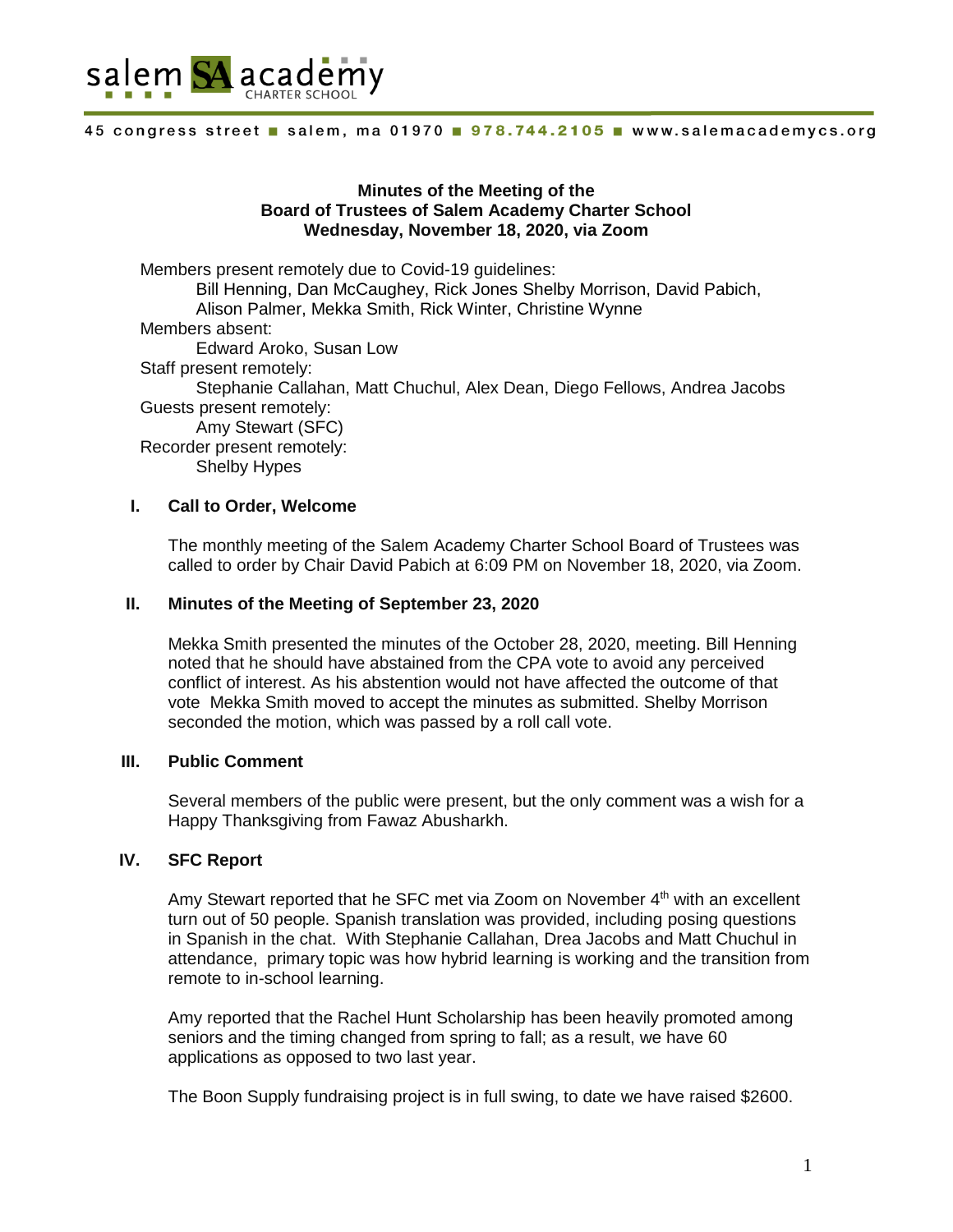

### 45 congress street salem, ma 01970 . 978.744.2105 . www.salemacademycs.org

# **V. Principals' Reports**

Matt Chuchul indicated that the end of Q1means the Lower School is operating fully in hybrid mode (with the exception of families that have opted for remote learning.) Grades are being finalized and appear to be lower, as one would expect given pandemic-related instructional recovery and the current teaching environment. Staff now has the opportunity to do more detailed analysis of performance and needs and set the course for interventions and the work ahead. In short, we are now settling in as opposed to fighting fires.

We are leveraging our ANet relationship as fully as possible. Although the transition did impact work completion and indicate the need for more tutoring in Q2, we are #1 in several areas in our ANet cohort of comparable schools. Without MCAS, we have relied on ANet and diagnostics aligned to our curriculum to understand students' academic status, particularly  $6<sup>th</sup>$  graders. Overall averages are lower than we would like, especially in math, but we know what needs to happen between now and December. We have been working with our ANet coach on reading ability and fluency, both of which correlate strongly with overall performance.

Matt also indicated that everyone continues to work on how to support kids who remain fully remote, including finding more ways to provide small group instruction and touch points with teachers. Celebrating students—balloons, awards, events and supporting staff are also important concerns.

At the Upper School level, Drea Jacobs reported that the time-consuming transition from remote to hybrid learning is just now taking place. This is particularly challenging as it increases teaching time and results in less asynchronous time for planning. Both students and teachers have really stepped up to adapt to the more complicated requirements involved.

This is an important time for seniors as they apply to colleges. Although both PSATs and SATS were given on campus, for many colleges the pandemic has deemphasized tests and raised the importance of grades. Our seniors recognize this and are taking their academics and the application process seriously. Similarly, our college counseling team has done Zoom meetings with families to review the overall and financial processes. They are meeting one-on-one with all students and are scheduled to have one-on-one calls with all families as well. We have also provided more guidance for teachers in writing strong college recommendations.

Bill Henning asked if there is lack of technology and home support has created any noticeable achievement gaps. Although we have paid attention to this and all students have needed tools, Alex Dean indicated that speed and reliability of internet access are factors in student participation and engagement. We are monitoring this.

# **VI. Interim Executive Director's Report**

Stephanie Callahan reported on several different topics. The November  $13<sup>th</sup>$  charter school delegate assembly focused on ensuring charters are included in various funding programs, our advocacy group and Representative Paul Tucker has been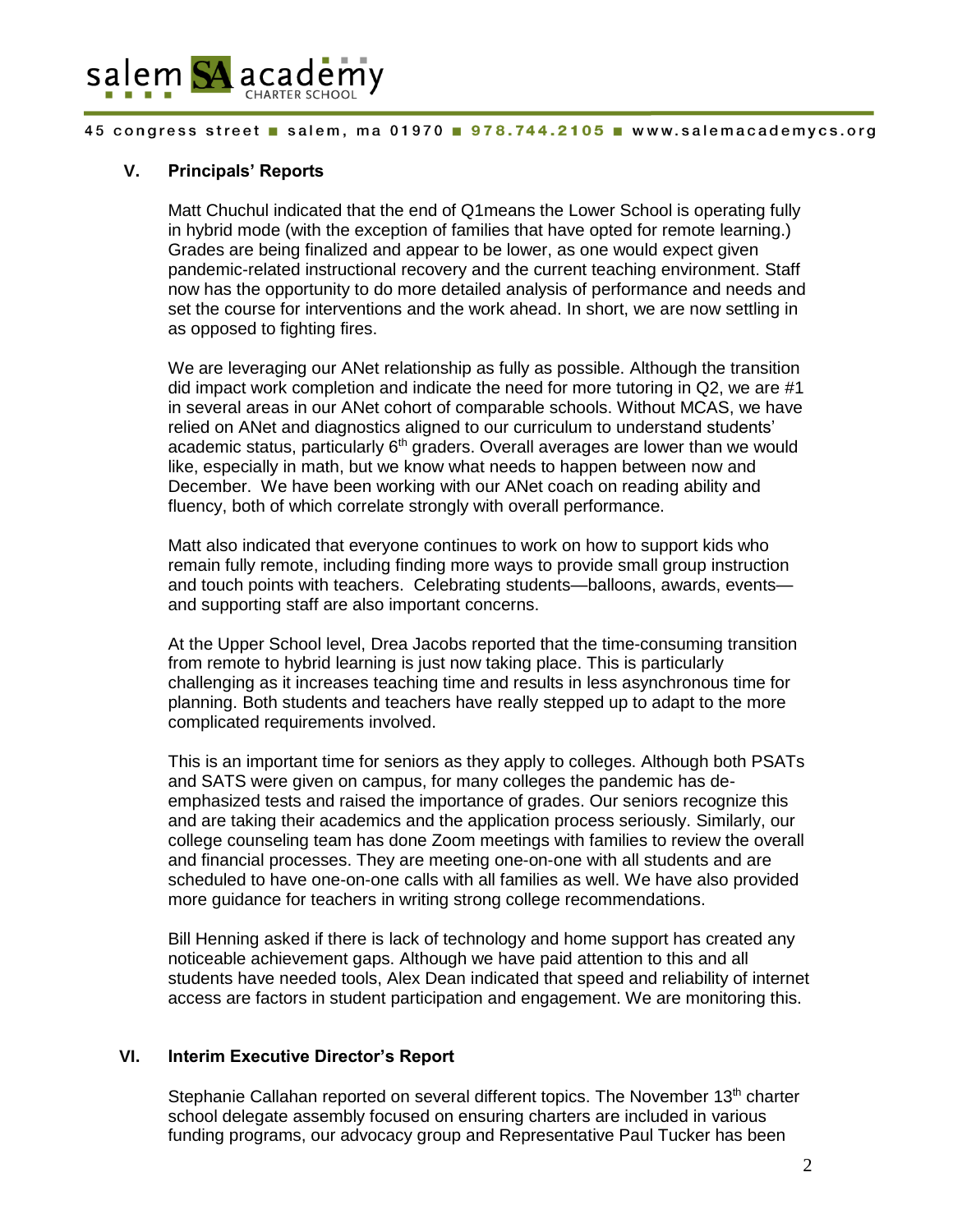

### 45 congress street salem, ma 01970 . 978.744.2105 . www.salemacademycs.org

very supportive. We are in the beginning stage of enrollment for next year's lottery; letters will soon be sent to all Salem  $5<sup>th</sup>$  and  $8<sup>th</sup>$  grade families. Our work as a pilot school for trauma sensitive practices has been recognized in a video on best practices; our experiences and lessons learned—from mindfulness to room to the importance of counselors (funded by the Read Trust)—can now provide guidance to others.

In regard to Covid-19 and remote vs. in-school learning, DESE's guidance has changed, allowing for more nuanced decisions and encourage in-school learning. We continue to operate very conservatively, just now bringing back our juniors and seniors, and planning to operate remotely the week following Thanksgiving. This slow approach allows us to address issues as they arise and, along with proposed weekly saliva pool testing (funded by the City of Salem), will help to ensure that learning is not continuously interrupted.

The Board expressed concern for how teachers are coping. While understandably anxious, everyone has remained professional and committed. They appreciate the attentiveness of administrators and trust them to make good decisions so that they can focus on teaching.

Despite our conservative operating stance, we must still meet learning requirements. Rick Winter raised the question of liability, and Bill Henning recommended we check with our insurance broker to ensure we are covered should something go awry.

# **VII. Committee Reports**

.

# **A. Education Committee Report**

Dan McCaughey reported that the Committee will be reconvening on our diversity/equity/inclusion (DEI) initiative and will make a recommendation for a partner in this work in December. The proposals we have received differ in terms of scope, focus, cost and time span, highlighting the need for us to clarify our priorities in terms of our Executive Director search and for the school in general. An ad hoc DEI Board Committee is under consideration.

# **B. Governance Committee Report**

According to Rick Jones, this committee will be meeting November  $23<sup>rd</sup>$  to review the rubric for the first round of interviews of Executive Director candidates. Edgillity reports that there are already eight to ten applicants.

# **C. Facilities Committee Report**

Dave Pabich said we are working with a consultant to map out how our HVAC system has evolved. We will be asking for estimates to get the system in balance and are figuring out the best way to proceed and pay for needed improvements. These may not take place until next summer. Who is responsible for filtration and airflow—the school or the landlord—is also under discussion, complicated by the fact that a system may meet code, but not pandemic requirements.